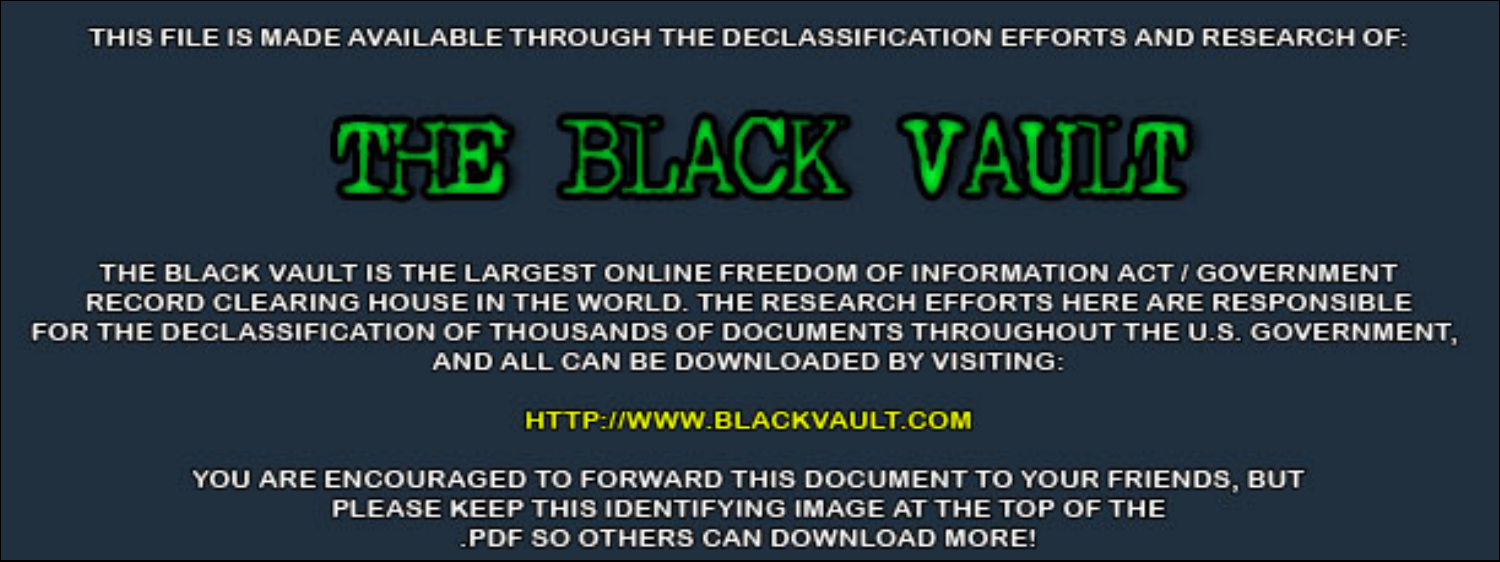

72

 $49 - 218261/2$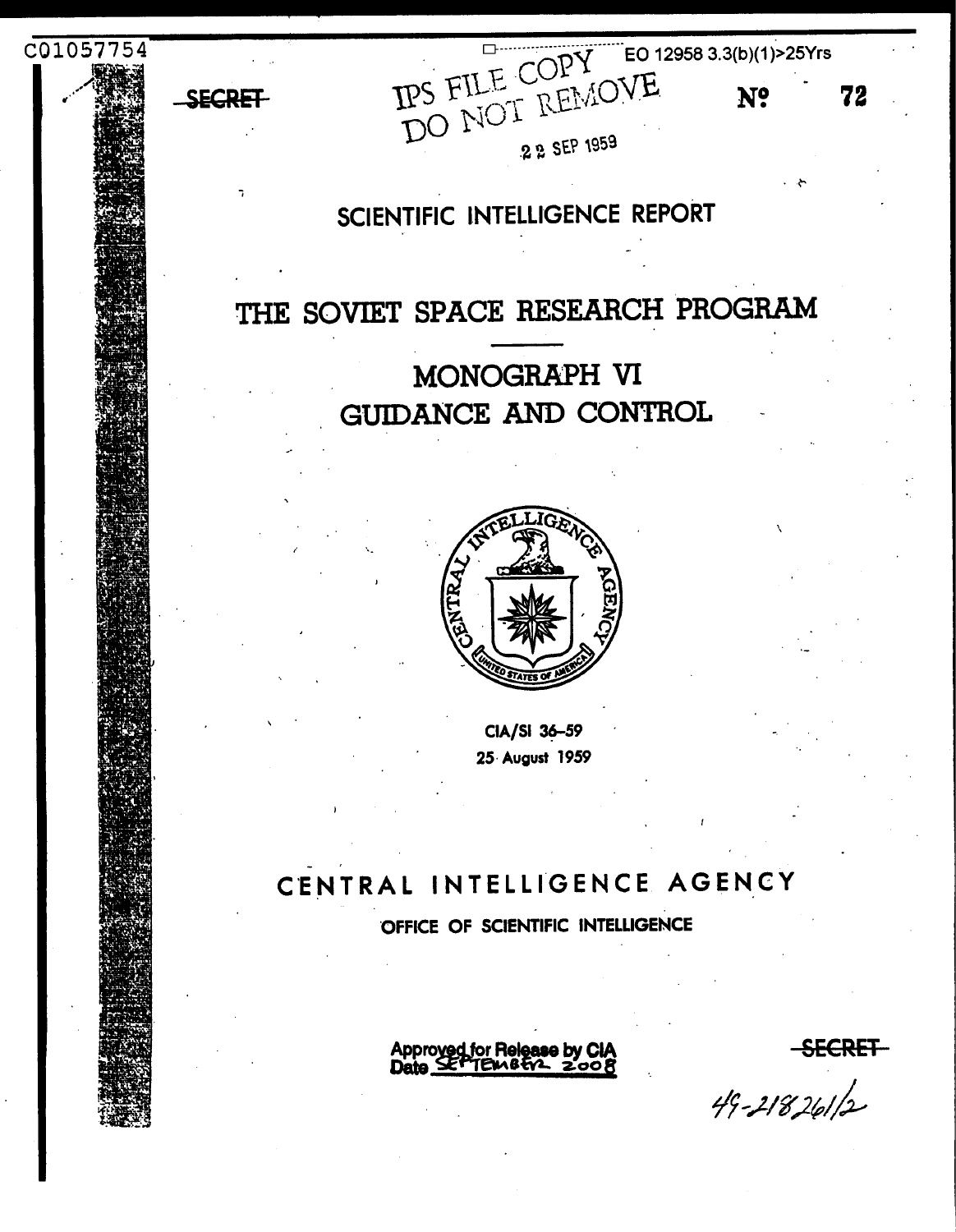## C01057754

Scientific Intelligence Report

**SECRET** 

# THE SOVIET SPACE RESEARCH PROGRAM

# **MONOGRAPH VI GUIDANCE AND CONTROL**

## **NOTICE**

The conclusions, judgments, and opinions contained in this finished intelligence report are based on extensive scientific intelligence research and represent the final and considered views of the Office of Scientific Intelligence.

# CIA/SI 36-59

25 August 1959

# CENTRAL INTELLIGENCE AGENCY

OFFICE OF SCIENTIFIC INTELLIGENCE

**SECRET**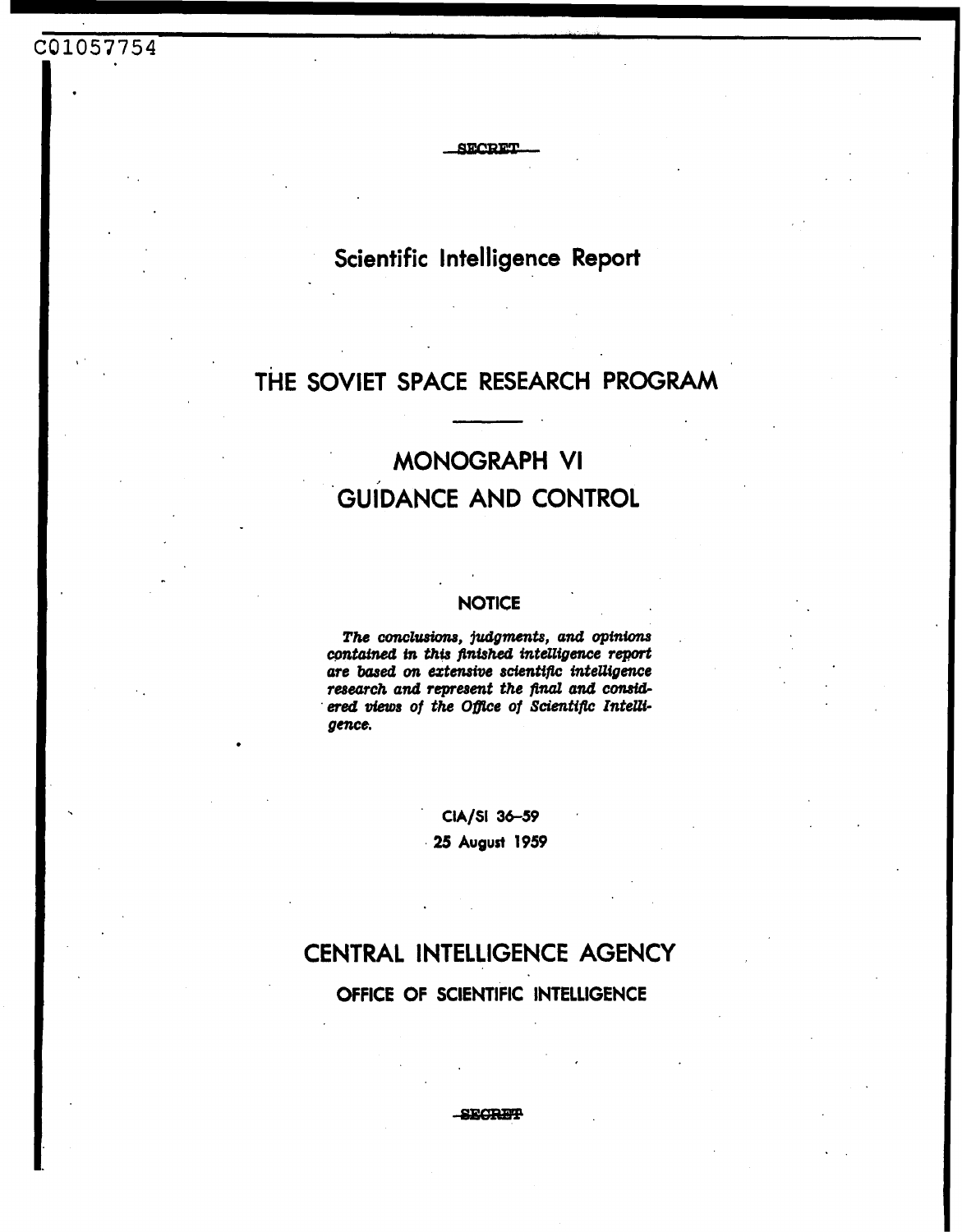## **PREFACE**

-sEemF-

**CQ1057754** 

The advent of the space age **has** brought man face to face **with** guidance and control problems **which** heretofore were **dis**cussed only by theoreticians. . Although man has demonstrated **the** ability to propel vehicles outside of the **earth's** gravitational field, canaiderable *effort* must **sw1 be** devoted to the problems Involved **in** tHe precise computation *of* **trajectories, as well as** to the development of high-speed computers and the guidance and **control systems** which the vehicle **will use to** pursue the **required couree. While** tentative **solutions** to these problems have been available for some time, a full-scale space program including *earth* and moon **satellites,** moon probes, and flights to **other**  planets, **necessitates** further **investigation into** better guidance **and** control *Systems,* higher-speed computers, and greater control thrust capability **in** the vehicles.

The term 14guidmce" **as used** in this paper **refers** to the ability to measure position and velocity vector **as** a function of time **and** to calculate and command **adjustments** to **these** values **which wlll** result in the **vehicle arrivlng at a preselected** spot **within** predetermined tolerances. The ultimate in **space** travel **envisions** the development of power **systems** of sufacient thrust **and** duration to enable a space mission to change direction at **any** time throughout the flight, thus reducing the guidance problem to positioning navigation. At the present time, however, major **power murcea are limited** to *short* duration and, during the greater **part** of the fflght of *W's* \* **and** space probes, 'the vehicle follows **a** path which **is** a direct result of the ability to **control** the velocity vector and position **Withln** precise **limits**  for approximately the first 1,000 miles.

"Control" in this paper implies the ability to stabilize the *<sup>8</sup>*vehicle **and** to maintain vehicle attitude, Le., orientation **With**  respect to a reference **axis, so** that primary **and** corrective propulsive **forces will** act **along** the **desired direction** and on-board instrumentation **will be** properly oriented.

Little information **is** available on Soviet **research** and development concerning the guidance and control of space vehi*cles,* probably because *such* **work** is closely **associated** With **mili**tary projects. The cutoff date of the background information **used in** the preparation of **this** paper is **1 July 1959.** 

monograph **is** one of **12** (listed below) on the Soviet space **research** program. Monographs 11 through **XII** are de*signed* to **support** the conclusions found in Monograph I, **which** 

**Eprth a~tellite vehlcle.** 

iii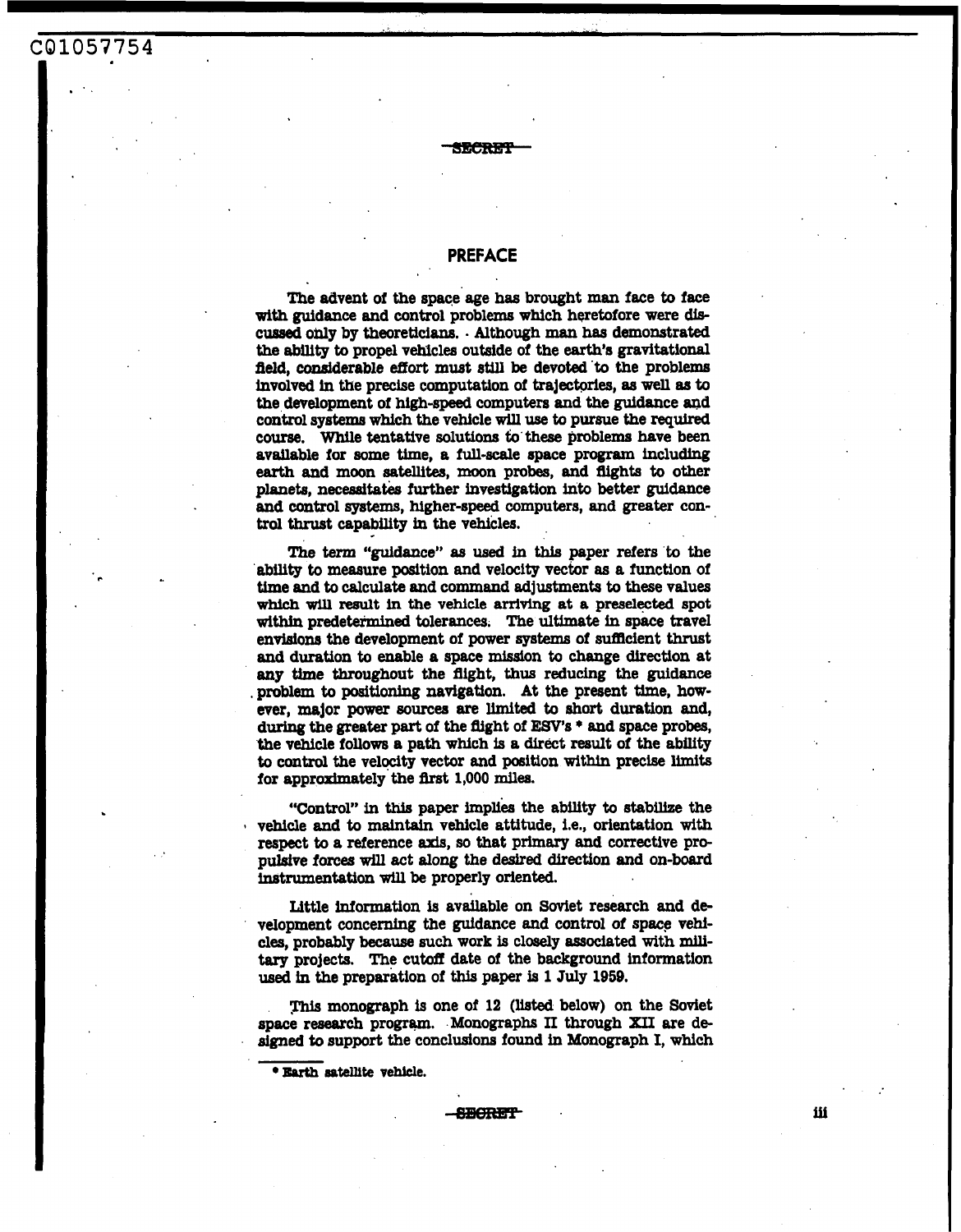## **SECRET**

is to be an overall evaluation of significant Soviet space research capabilities. Monograph I will be published last.

The Soviet Space Research Program:

Lex: We I Estimate 1959-74

C01057754

II Objectives

III Organization, Planning, and Control

IV Space Vehicles

V Propulsion Systems

VI Guidance and Control

VII Telemetry, Communications, and Reconnaissance Instrumentation

. 남.

- VIII Ground Support Facilities  $S \downarrow$ 
	- IX Space Medicine
	- X Space Biology and Astrobiology
- XI Astronomical Aspects XII Current Status of Progress

iv

**SECRET**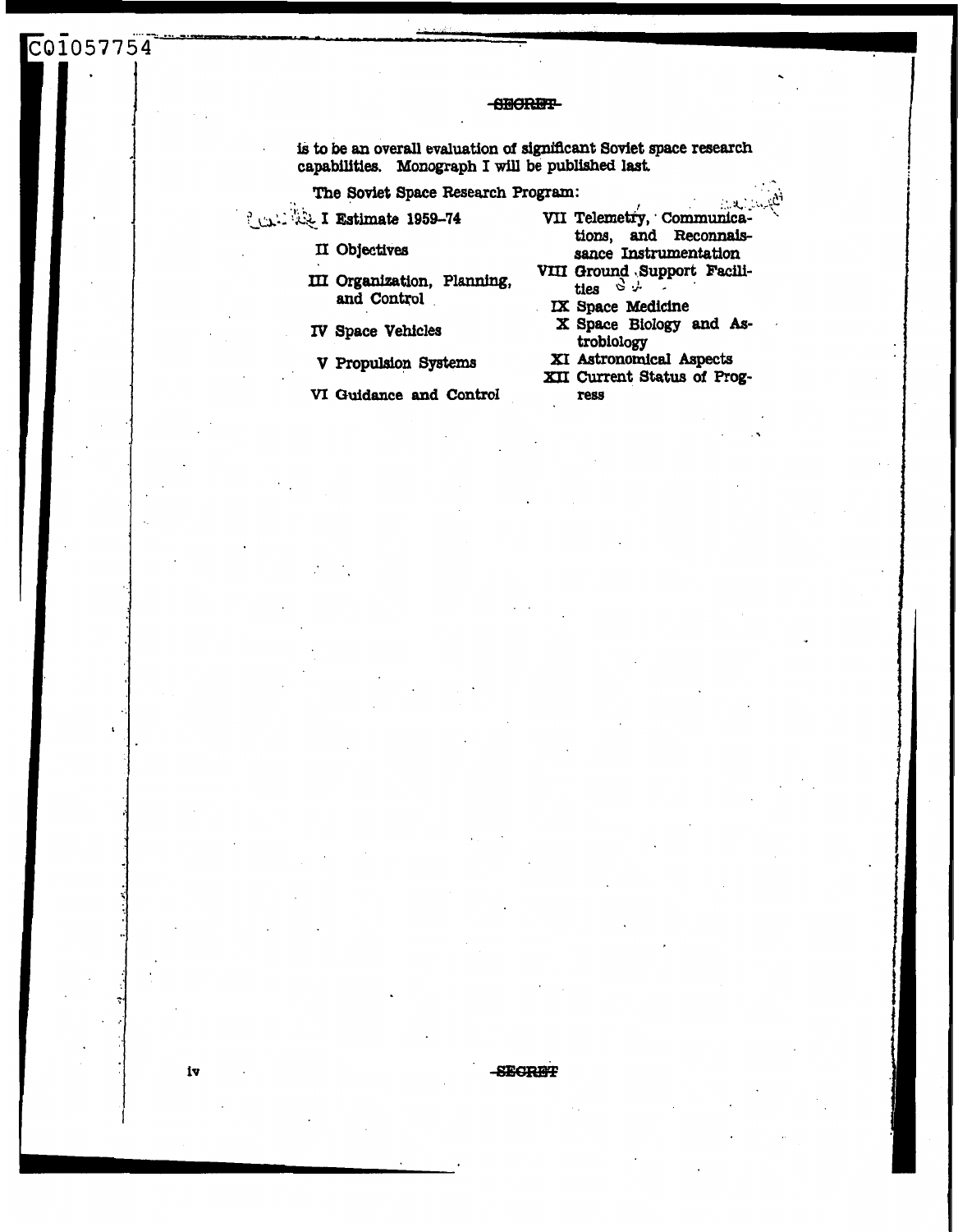# C01057754

## **SECRET**

## **CONTENTS**

|                                                                                               |  |  | Page |  |  |  |
|-----------------------------------------------------------------------------------------------|--|--|------|--|--|--|
| <b>PREFACE</b>                                                                                |  |  | Ħi   |  |  |  |
| SUMMARY AND CONCLUSIONS.                                                                      |  |  |      |  |  |  |
| <b>DISCUSSION</b> .                                                                           |  |  |      |  |  |  |
| <b>Introduction</b>                                                                           |  |  |      |  |  |  |
| Guidance and Control Accuracies Required for Space                                            |  |  |      |  |  |  |
| Objectives.                                                                                   |  |  | 2    |  |  |  |
| Soviet Guidance Capabilities.                                                                 |  |  | 2    |  |  |  |
| Demonstrated.                                                                                 |  |  | 2    |  |  |  |
| Feasible                                                                                      |  |  | 2    |  |  |  |
| Electronic Support.<br>$\cdots$<br>$\ddot{\phantom{1}}$<br>$\overline{\phantom{a}}$<br>$\sim$ |  |  | 3    |  |  |  |
| Types of Guidance Probably Employed.                                                          |  |  | 4    |  |  |  |
| Soviet Statements Pertaining to Guidance.                                                     |  |  | 4    |  |  |  |
| Soviet Control Capabilities.<br>$\sim$ $\sim$                                                 |  |  | 6    |  |  |  |
| Soviet Capabilities in Providing Power for Space Instru-                                      |  |  |      |  |  |  |
| mentation.                                                                                    |  |  | 7    |  |  |  |
| APPENDIX - Explanation of a Few Types of Guidance.<br>9                                       |  |  |      |  |  |  |
| <b>REFERENCES</b>                                                                             |  |  |      |  |  |  |

## **FIGURES**

| $\ldots$ .<br><b>Following Page</b>                                                    |
|----------------------------------------------------------------------------------------|
| 1. Photo Radar Antenna used in Tracking the Sputniks. 4                                |
| 2. Photo Radio Telescope at Pulkovo Observatory, esti-<br>mated 10-12 feet in diameter |

 $0 - 4.VI$ 

SECRET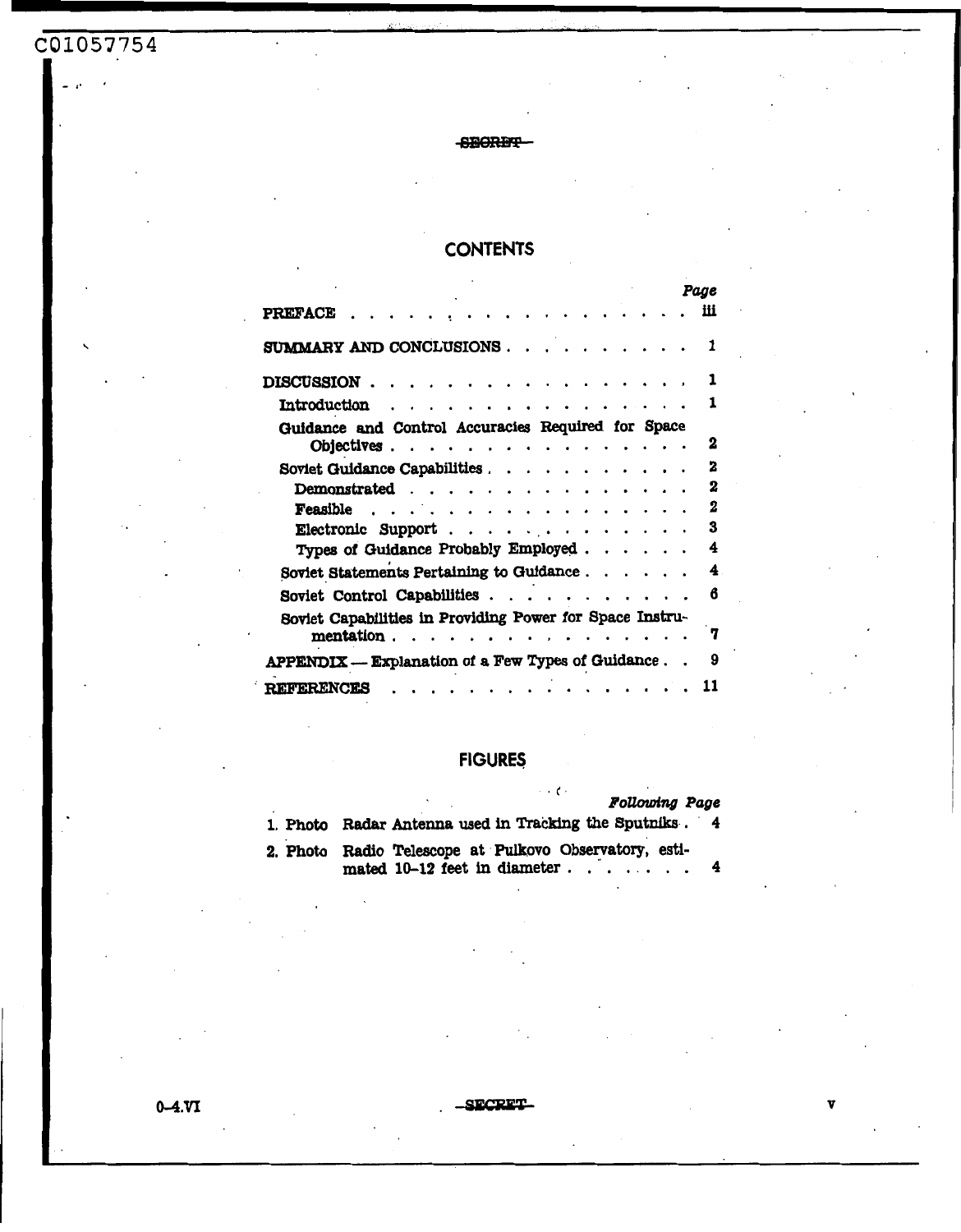# **THE SOVIET SPACE RESEARCH PROGRAM**

**ARCRET** 

# **MONOGRAPH. VI GUIDANCE AND CONTROL**

## **SUMMARY AND CONCLUSIONS**

**The** Soviets 'probably have developed their guidance capabilities sufficiently to launch earth satellites into predetermined orbits.

C01057754

Guidance for all Soviet space missions pre**vious** to and including the launching of Mechta (sometimes *called* **Lunik) waa** probably of military **ballietic** missile design and radio-inertial type.\*\* The Soviets *are* **known to** have conducted research and development **in** inertial guldsnce with celestial **correction. This work** *can* probably **be** applied to mid**course** space guidance. Additional propulsive force would be **necessary** for corrective maneuver, Soviet **space missions** involving targets more difficult than moon objectives will probably use a different guidance **system** than that in **Mechta** and earlier space shots, probably one incorporating midcourse or **terminal**  guidance.

Soviet theory of control is estimated to be very **good,** and it **is** probable that their control hardware would **be** adequate for the space **missions within** their estimated pro**gram.** 

The Soviet earth satellite, Sputnik III, is believed to contain a combined solar-chemical battery pack that could provide **power** for guidance **and** control. This pack **has** dembnstrated reliability by providing transmitter power almost continuously in exceas of one **year.** 

## **DISCUSSION**

**At** the present **time the** Soviet space guid- ,ante program, **aa an** adjunct to the space program **itseli, is** probably **directed** by the Soviet Interagency Commission for Inter-

\* **CEP (clrcular error. probable) is the radius of a circle centered on the tar et within which 60 prcent of the** missiles **would &nd when** nted **from he specifled range.** 

\*\* **See the appendlx for an explanation of guidance types.** 

**INTRODUCTION** planetary communications. soviet interest **in** the conquest of space can be traced back decades, but present realization of some of their objectives is a direct result of **missiles systems** research, particularly in **areas** of propulsion and guidance. Outward **manfiesta**tion of Soviet space guidance and control capabilities came rather abruptly to the world **with** *the* launching of sputnik I on **4** October **1957. Two** more satellites, Sputniks **II**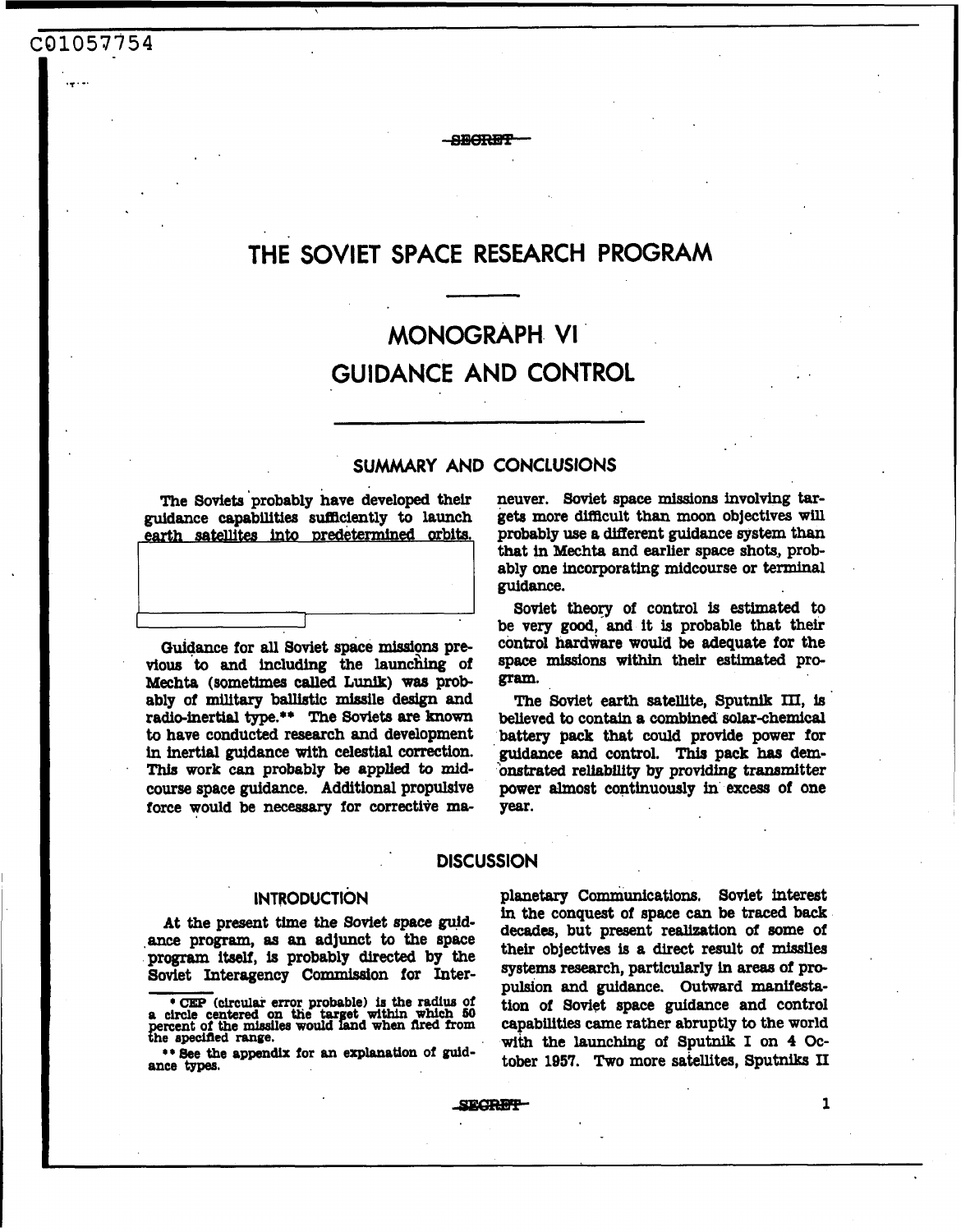## -SECRET-

and III, were put in orbit within **7** months of the first. Mechta was added to their space achievements on **2** January 1950. This succession of events over approximately a 15 month period **makes** the forecast of a future 15-year period extremely difficult, but Soviet objectives are believed **to** include guidance and control systems for:

(a) Recoverable satellites (unmanned and ..<br>,

(b) Soft lunar instrument **landings,** 

(c) Instrumented-flights to the Vicinity of other planets **(Mars** and Venus), and

(d) Manned lunar landings.<br>These represent logical steps in the exploration of outer space and, of course, will require guidance and control of varying degrees of precision depending on the mission.

## **GUIDANCE AND CONTROL ACCURACIES REQUIRED FOR SPACE OBJECTIVES**

Discussions of guidance and control **accura**cies in connection with ballistic trajectories **is**  normally associated with the powered flight phase, **which** represents approximately the flrst one thousand miles or less **of** fight. **On this** basis, the approximate accuracy requirements for several missions are tabulated **be**low for reference purposes. These **missions are** arranged in order of complexity **and** do not include midcourse or terminal corrections.

### **ACCURACY REQUIREMENTS \***

| <b>Mission</b>                                              | <b>TOTAL</b><br>ANGULAR<br>E2ROR IN<br><b>Velocity</b><br><b>VECTOR</b><br>(in Degrees) | <b>TOTAL</b><br>Cutoff<br><b>VELOCITY</b><br>ERROR<br>(in Percent) |
|-------------------------------------------------------------|-----------------------------------------------------------------------------------------|--------------------------------------------------------------------|
| <b>Earth satellite</b>                                      | 3                                                                                       | 1                                                                  |
| To hit moon                                                 | .2                                                                                      | -15                                                                |
| To hit moon within circle<br>of 150-nautical mile<br>radius | .02                                                                                     | .02                                                                |
| <b>ICBM</b>                                                 |                                                                                         |                                                                    |
| <b>-D.A. - D.A. 3 &amp; T.A.</b><br>tical mile range        | .02                                                                                     | .02                                                                |
|                                                             |                                                                                         |                                                                    |
| <b>To hit Venus</b>                                         | .012                                                                                    | .0005                                                              |
| <b>To hit Mars</b>                                          | .003                                                                                    | .0002                                                              |

**\*There Is a 68 ercent (one sigma) probability that a mlasion wdbe ded** successfully **if errors**  *are* **kept within these P mib.** 

 $\lambda$ 

 $\overline{\mathbf{2}}$ 

### **SECRET**

## **SOVIET GUIDANCE CAPABILITIES**

## **Demonstrated**

The launching of Sputniks I, 11, and **In** by the Soviets demonstrated a certain degree of competence in the field of space guidance, but these launchings went further toward establishing system reliability than guidance accuracy. The **earth** satellite mission may be compared to the creeping stage before walk**ing** out further into space, and guidance errors which can be tolerated in this mission **must** be reduced to approximately one-tenth of their value to make a strike on the moon.

The general makeup of Mechta **(Win** its Soviet medallions and other national identification markings)

indicate that the Soviets actually attempted to hit the moon Component failure appears to be the most acceptable reason **for**  the large miss, because the preponderance of evidence, including their successes in develop 'ing complicated missiles **systems,** indicates that they are capable of hitting the moon.

## Feasible

Progressively more difacult **is** the task of hitting the moon with a

**This requires about the same guidance** and control accuracy **as** is required for **an ICBM** system 5,500-nautical mile range.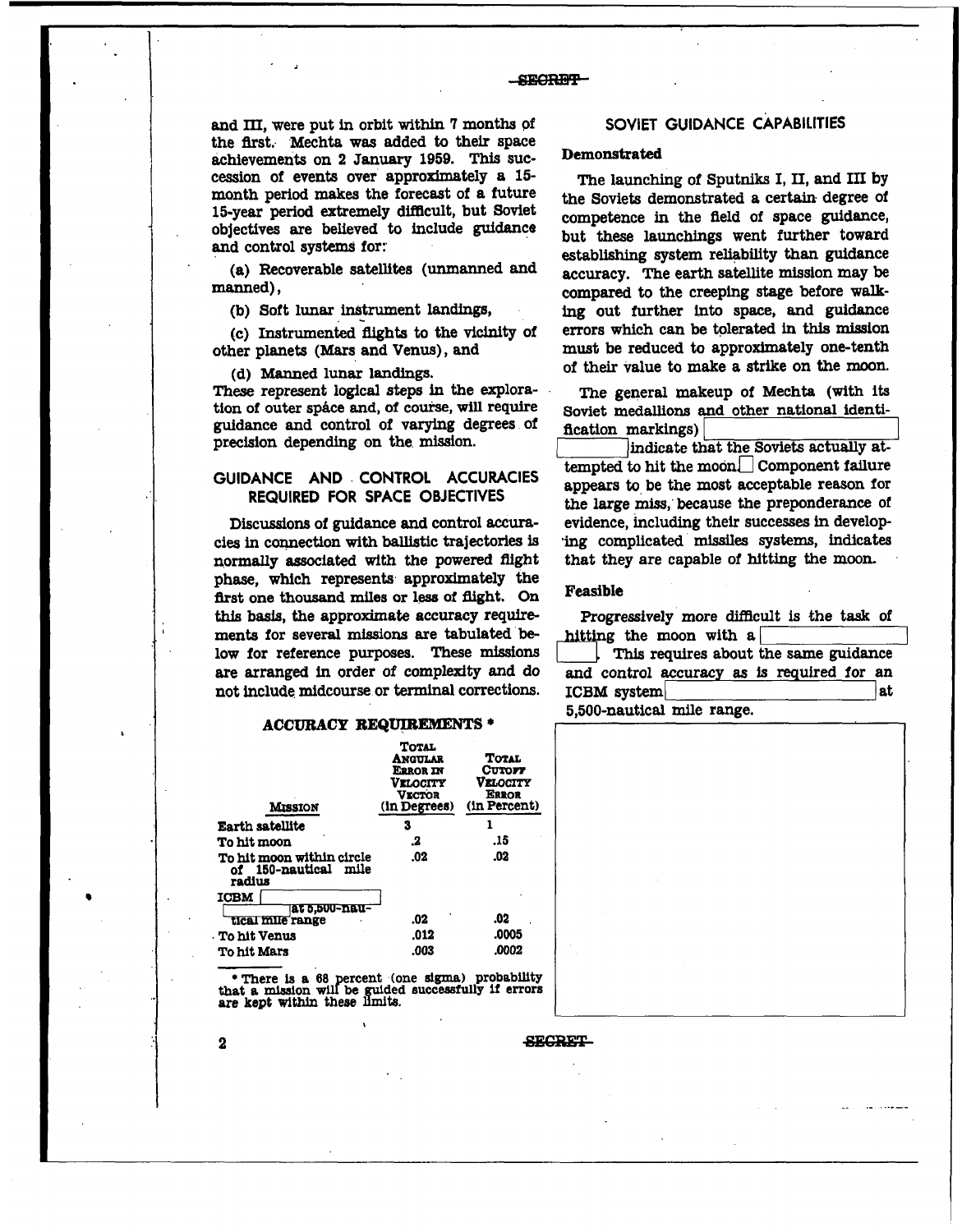![](_page_8_Picture_0.jpeg)

Fraunz 2. Radio telescope at Pulkovo observatory, estimated to be 10 to 12 feet in diameter.

unitoich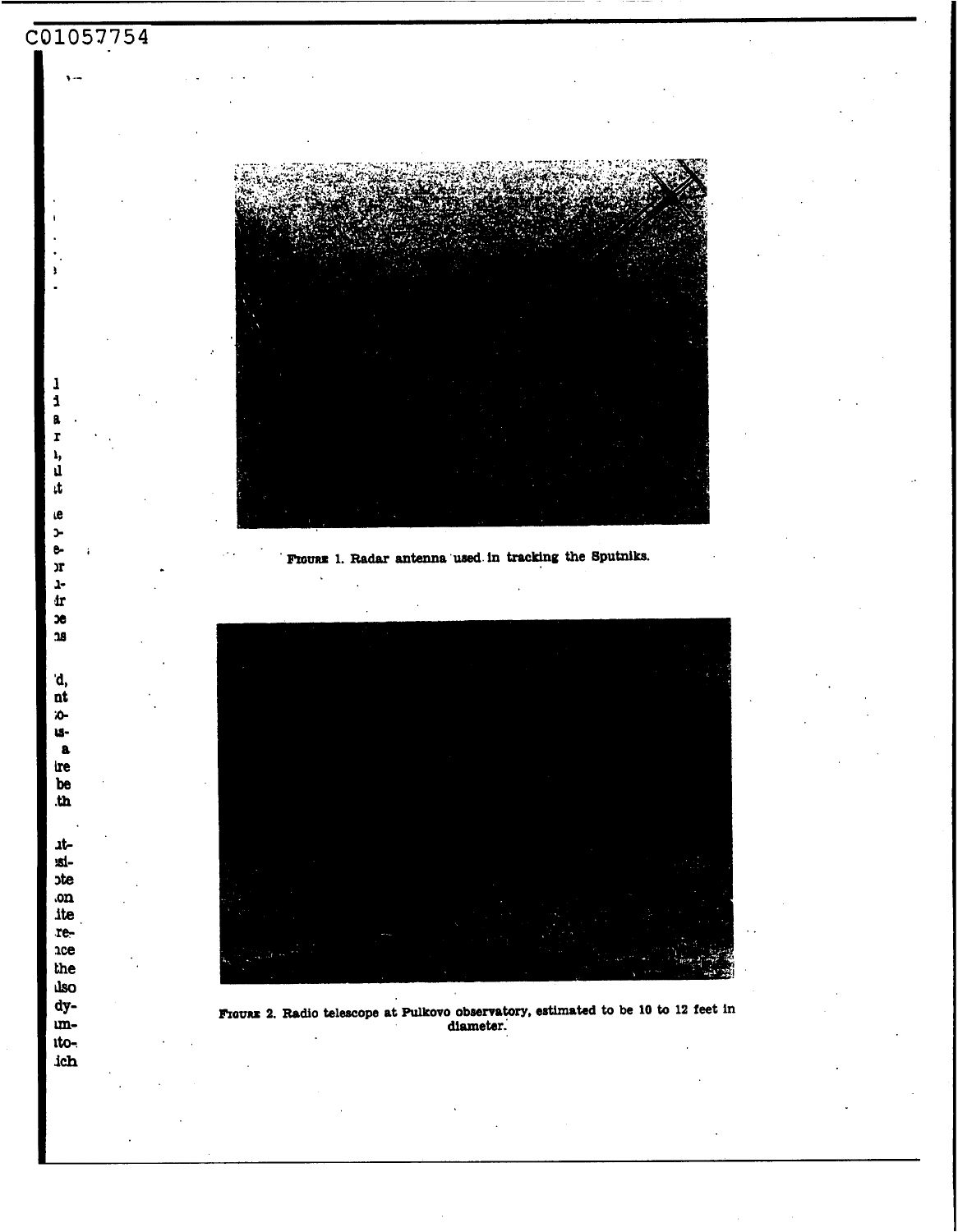to **base** the creation of a suitable rocket with **which** to solve the problem of **an artificial**  earth **atellib** and to bring about the **realleation** of interplanetary flight in the future.'

**These** and many other statements **occurred**  prior to the flrst Sputnik launch, **all** notable by their reference to radio-technology, automatic guidance, radio telecontrol, and so forth and hinting at a preprogrammed or<br>radio controlled system of guidance. An radio .controlled eystem of **guidance. An**  analysis of statements issued after the 2 January **'1959** Mechta launch supports the belief that *such* a guidance **system may** have **been used. For** example, the Soviets published **such statements as:** 

Guidance of the flight of the space rocket during **launching** into a specified **trajectory**  with great accuracy was effected by a special automatic system. The multistage space rocket waa launched from the ground vertically. It was gradually made to veer **away** from the vertical line of flight **by** the program mechanism of the automatic guidance system. The last stage of the space rocket was a guided rocket connected by an adapter to the preceding stage. Guidance of the 'rocket was eflected by **an** automatic system which stabilized the attitude of the rocket in **a specified** trajectory **and** ensured the calculated velocity at the end of the engine's operation. **[A** frequency of] 183.6 megacycles **per** second was **used** to measure coordinates and elements of trajectory.

Such Statements strongly suggest that the **Mechta** guidance **system was a** programmed automatic control **system,** evidently supplied with supplementary trajectory correction data **by** means of a radio **link.l0** 

For some time prior to the launching of the fhst **Sputnik,** the Soviets indicated **an** awareness of the necessity for extreme guidance pre **cfsion** to attain their space objectives. In 1954, A. **A.** 8hternfel'd wrote,

The succeas of cosmic flight depends not **only on** the possibility of obtaining great velocities, but **also** on *the* precise control of these velocities and their direction to a fixed point in space. In flying to the moon, at its perigee a difference of  $\pm$  one meter

per second in the velocity of takeoff from the earth **will alter** the range of a cosmic ship by  $\pm$  3,797 kilometers. This figure increases to  $\pm$  4,244 **kilometers** for the mean distance to the moon and to  $\pm$  4,717 kilometers for the apogee distance. Deviation In *the* instant and the angle of **takeoff also**  involves **serious** consequences, At the mean distance to Mars, an angle [error] of one minute correspands to **an** arc [or **mfss dis**tance] of 66,250 kilometers, at the orbit of Pluto, **this** arc **length increases** to **1,716,000**  kilometers.8

**A year** later **Yu.** *8.* Khlebtaevich **wrote** that a flight **to the** moon demands extremely high precision In **maintaining** the calculated tra**jectory** and flight **chart.** *An* error of only  $\pm$  0.1 percent in the value of the takeoff velocity of a rocket heading for the moon **will**  result in a "short" or an "over" of the order of  $\pm$  12.5 percent of the general length of the path, or several **tens** of thousands of **kilo**meters.'l Relatively few additional references were made to **guidance** precision requirements **until** mid-1858 when **L.** I. isedov reported **in an ofRcial IGY** paper that **perigees** for Sputniks I, II, and III were all within  $\pm$  1.5 kilometers of 226.5 kilometers altitude.12 If the altitudes **were intended** to **be** identical **and** if the data are valid, the Soviets have demonstrated competence in the control of one guidance parameter. **On 16 May 1968,** following the third Sputnik triumph, Professor Fedorov of the Soviet **IOY** Committee reported, "the third **Spucnilr is** a big step forward in **the** development of rocketry and space travel, but the problem of **flights** to the **moon is** extremely difacult and **will require** considerable effort." **I\***  Fedorov appeared to be talking about basic problems that are involved when humans **are**  aboard a vehicle. **Terminal** guidance and control become important then, and the inadequacy of preinjection **systems+** alone is apparent. Even without human cargo, space **missions** such **as** planetary probes *to* hit **Venus and Mars will** require precision well **beyond**  that believed currently attainable by the **USSR** without midcourse guidance. **Conse-**

-SECRET-

**p b burnout** of the launch vehicle, i.e., prior to higher to burnout of the launch vehicle, i.e., prior to injection into free flight.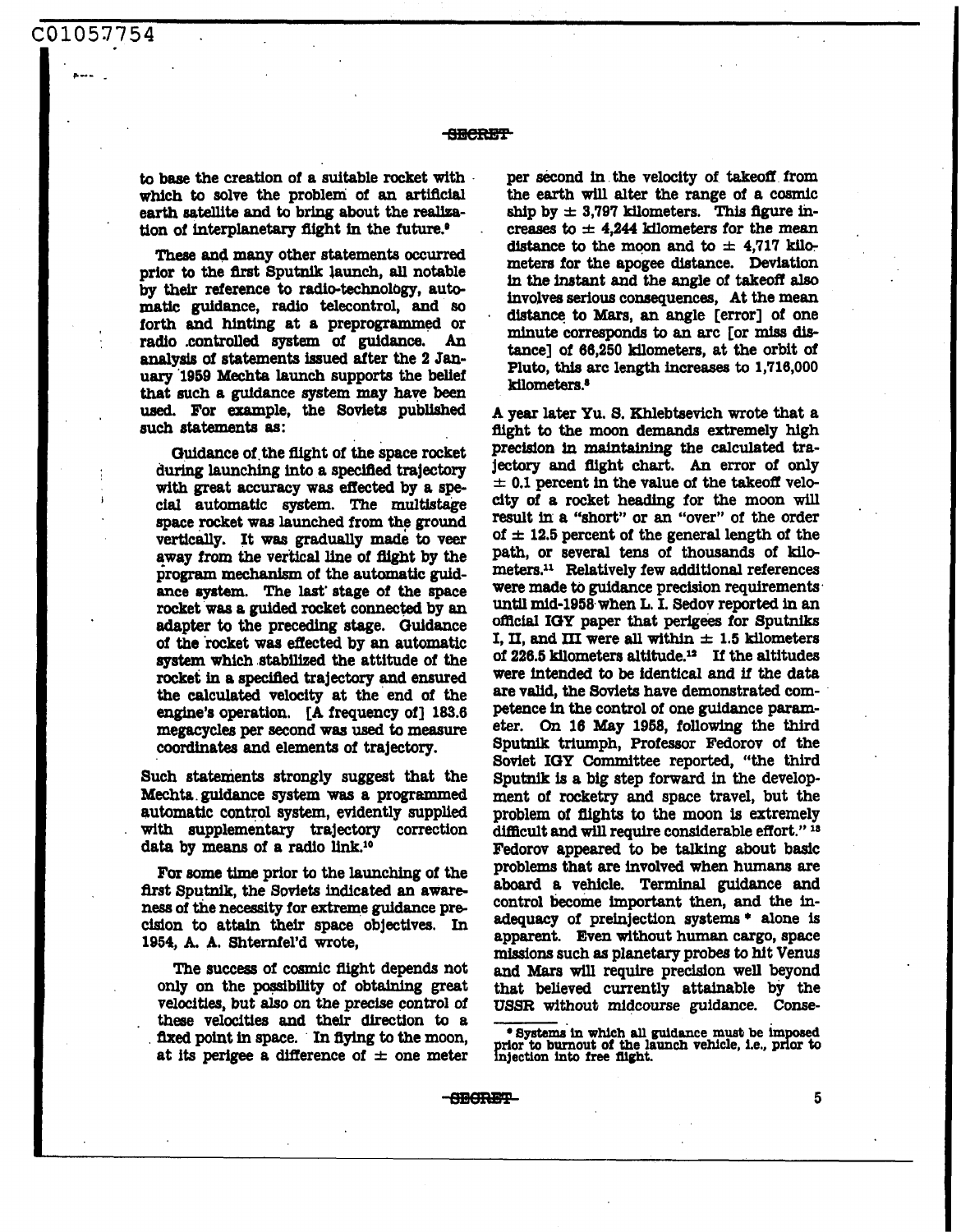quently, some system of midcourse guidance will in all probability be employed by the Soviets and, **in** fact, **has been eugge8ted** by their reference to a combined **inertial** guidancestellar navigation system.<sup>14</sup>

**C01057754** '

### **SOVIET CONTROL CAPABILITIES**

The emphasis placed **on** the problem of control by the Soviets is apparent **from** the calibre and number of Soviet mathematicians work**ing in this field** md their published contrlbutions. L. S. Pontryagin, one of their leading mathematicians **on** the theory of optimal **con**trol, *haq* performed outstanding research *on*  automatic control.<sup>15-17</sup> Numerous sessions of the Soviet Academy of Sciences (for example, the Greater Moscow Seminar on Automatic Control *Theory,* **6** April **1957)** have **been** devoted to the same subject. Excellent systems and reference books on theoretical and applied aspects of control systems appear regu*tists* who are unacquainted **with** control *sys***tems** are being given **special training,** which may indicate that they **are being shifted** from other **sreas** into this **field.**  larly.<sup>18-30</sup> Experienced engineers and scien-

The Soviets realize the importance of mathematical theory in the design and synthesis of sophisticated optimal control **systems** and have made several valuable contributions recently that are directly applicable to missile **control. A** great deal *of* Soviet work **is** published in these areas, primarily in the journal *AvttnnaMca* **f** *Telemelchantlco.* The work **is**  ostensibly directed **toward** industrial autamation, but **much** *of* it is mathematically general and, therefore, applicable to missile, **as well as** machine-tool control. **For** example, **E.** A. **Rozenman has written an excellent paper on** the mathematical *theory* of automatic control, *using* conditions identical to those in the prob**lem** of missile control." The ability of the Soviets to solve **control system** problems rnath**ematically** indicates that **they also** *can* **con**struct sophisticated mathematical models of proposed **control systems** apd work out many shortcomings **on** paper. In this way, they *can* save considerable **time** and expense in the development of an optimized system.<sup>22-25</sup>

**A** reference to **a stabillzfng system used by**  the **Soviets was** made **by Professor** Fedorov of the Academy of Sciences, USSR, in *8* **lecture**  at the University of Belgrade early **in May 1958.** Discussing Soviet rockets for *makbg*  scientific observations, **he stated** that the rocket used for launching missilea was **atabi**by gyroscopic **systems** which eliminated **all** possible rotation **of** the rocket **on its own axis** during **its** vertical **A** single-stage geophysical rocket launched in the Soviet **Union** on **2'7** August **1958 had special** stabi**lizers** that prevented the **rocket's rotation**  around Its vertical and horizontal **axes**  throughout the whole *of* the flight, including the coasthg period." This **system** was **sub**step in solving the problem of satellite reentry.18

*After* the Sputnik **III** launch, **V.** *C3.* Petrov **wrote** that at present there **is no** fully oriented **satellite** and that such a **satellite is still** in the fnitial stages of development. He **reported**  that the orientation of a satellite **is necessary**  for **a** complete and effective solution *of* **a** whole series of scientific and practical problems involved in *the* investigation of the **sun and the upper layer8 of the** atmosphere. Not **only**  the **satellite,** he **said,** but **also almost all** instruments used for scientific **observations re**quire, for their operation over a long **period**  of time, orientation relative to **various** reference **bodies** located **in space.** *As* **an** example, Petrov mentioned the solar battery, which require8 sunlight to **operate** and, therefore, must **be** oriented with respect **to** the **sun.14**  Because Sputnik **III was** not *to* **be sbbUzed,**  solar batteries had to **be** placed on **all pos**sible surfaces to ensure operation.<sup>28</sup> Since the development of Sputnik **III,** the Soviets have demonstrated **an** ability to control vehicle attitude by their **continuing** success in recovering **living animals** from **space.** 

Petrov also **wrote,** "Orientation of a satellite can **be** accomplished by **using small** jet **motors as has been** done already for the stabilization of geophysical rockets. **A** second method of **orienting** a **satellite** is accomplished **with** the aid of gyros located along **its axis. A com**bination of the two methods **is** obviously **most**  desirable." **l4** 

**SECRET** 

**SECRET-**

**6**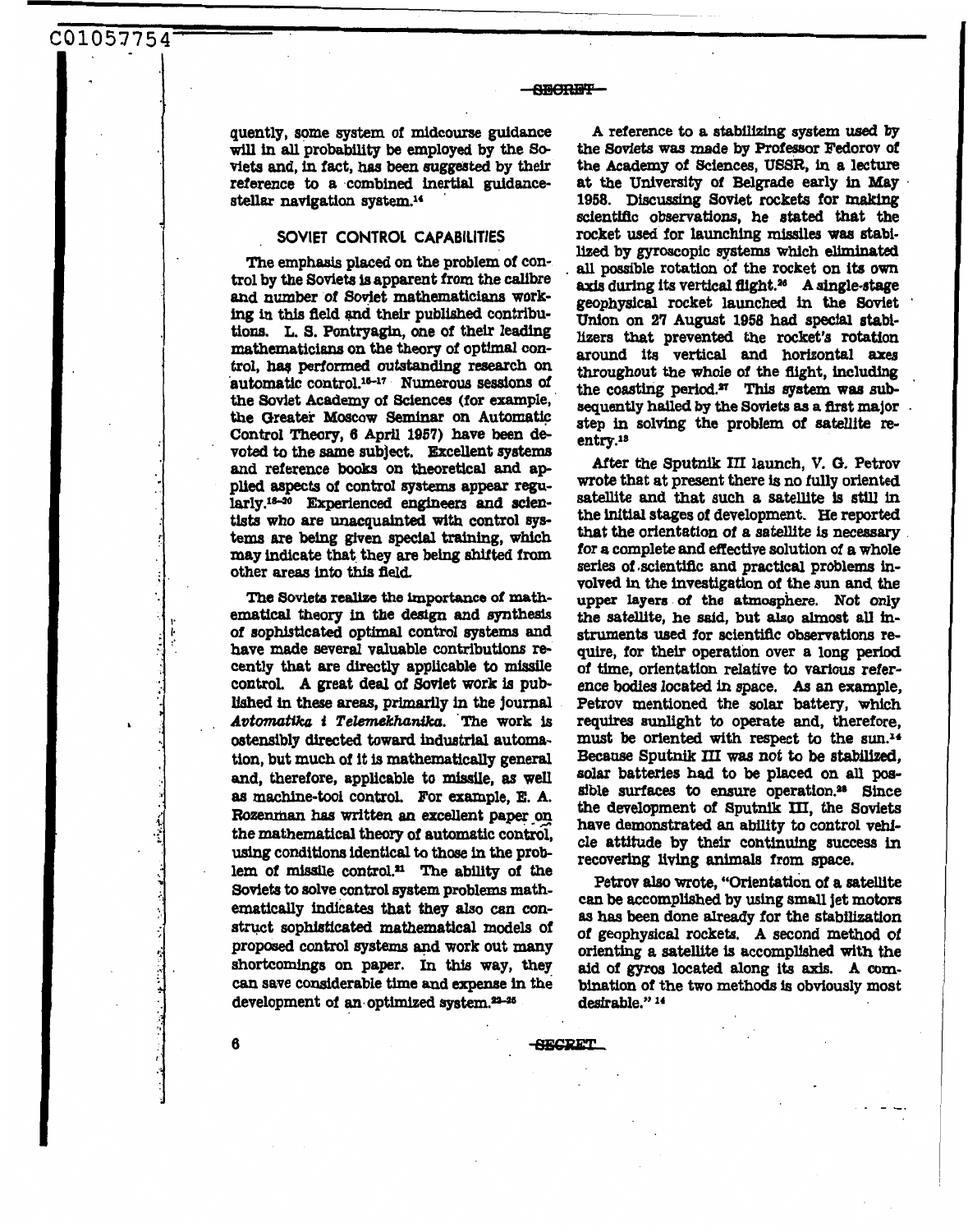$C0105.7754$ 

**1-** 

уy  $\mathbf{r}$ re ıy ιg  $2e$ ķЬ ed  $\overline{\mathfrak{m}}$ ge iet bion tes ng  $1<sub>b</sub>$ jor re-

roy ted in ted **arv toje** inthe mly inreriod der-.ple. uch 'ore,  $m<sup>14</sup>$ zed, posince riets rehis in

**illite** otors ition d of i the commost

**mese varied activities** and achievements concerned **with** space vehicle control indicate **steady** progress **in** the **USSR.** 

**SEGRET** 

## **SOVIET CAPABILITIES IN PROVIDING POWER FOR SPACE INSTRUMENTATION**

In Sputnik III, the power system is based on silver-sinc batteries and mercuric oxide elements working **in** conjunction **with** solar batteries that convert the **energy** of solar **ra**diation **directly** *into* electrical **energy.** The **solar** batteries consist of a *series* of elements, thin sheets of pure monocrystalline silicon, with predetermined electrical conductivity. **This** power system would **be adequate** to power minimal guidance and control equipment. Such a power system **was foreshadowed in <sup>1957</sup>by** &viet **reports that** it **would be** rea-

sonable to **use solar** batteries in oriented satel**lites** in combination **with** chemical batteries; **in** this way, **they** said, it would be possible **to**  secure maximum effectiveness throughout the entire satellite orbit.<sup>29</sup> Although solar batteries were not **used** in the flrst two Sputniks, it was estimated in **1958** prior to the Sputnik 111 launch that the **USSR** could orbit **a** satel**lite equipped with** silicon **solar** batteries **wired**  to trickle-charge chemical storage batteries.<sup>30</sup> The tricklecharging concept **explains** why Sputnik **III Is still broadcasting 20.005** megacycle **signals over a** year **after** it was launched **(15** May **1958).** The ability *of* the **system to**  operate that long in **a** space environment shows **good system** planning and **a** knowledge of operational requirements for space power **systems of** this **type.** 

l<br>!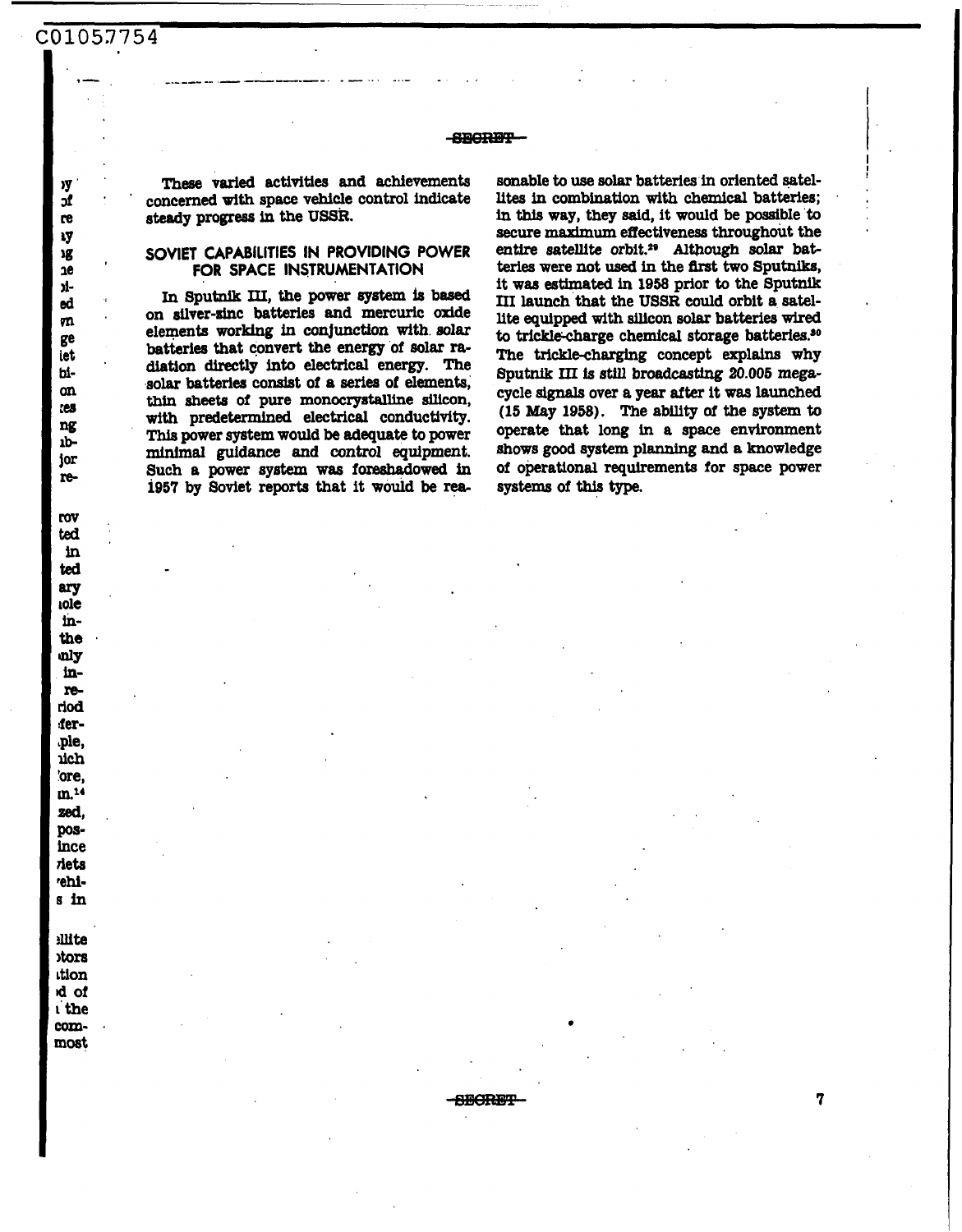## C01057754'

## **SECRET**

## **APPENDIX**

## **EXPLANATION OF A FEW TYPES OF GUIDANCE**

The parameters which must be known in space guidance are (i) position (relative to *somt* **reference), (ii) speed** and direction (velocity vector), and **(iu) rate** of change of velocity (acceleration). It is not necessary to measure all of these quantities, because in the event that some of the time-and-position history **ls mown along** with one or more *of*  the parameters then the computer *can* determine the others. There *are* several guidance method8 **used** to measure and control these values.

## **Ihko Command Guidance**

**A radio or radar system, usually** combined with a computer, determines the **three** desired parameters (position, velocity vector, and acceleration) and *sends* commands to the vehicle to make it arrive at a desired destination.

### **Radio/Inertial**

This type of guidance is *similar* to radio command except that accelerometers and **gyroacopes** on board the vehlcle are capable of **measuring** rate of change of **velocity and**  direction *of* movement. **A** computer *cah* **use**  these values and arrive at position. The radio system acts as a monitor which assists the vehicle **guidance system** in arriving at more accurate trajectory parameters. Such **assist**ance *can* **ala0 be** provided **by** optical, celestial, and other means, some of which are discussed under hybrid **systems.** 

### Pure **Inertial**

**In this type** of guidance, the three basic parameters *are* measured by inertial sensors on **board** the vehicle, Unlike the radio **inertial**  system, there is no **monitor,** and the *error* in the sensing **demerits** must **be** very **small.** 

### **Hybrid Systems**

**For** greater accuracy, hybrids involving **more than** one **system will** probably **be ap**  plied to space vehicle guidance. They might involve command guidance for the initial phases of the launch, including **fhal** setting for the later phases of the launch, midflight guidance, or terminal guidance. Inertial **sys**tems degenerate in accuracy in proportion to the time **elapsed after** the setting and, therefore, require intermittent adjustment. Periodic comparison with an **external** frame of reference through the use of a celestial navigation **device** is one **method** for course correction and readjustment.

**A** vehicle can **measure its** own position in space optically by **taking angular** sightings *on* the **sun,** planets, or **stars.** This is substantially the same procedure that astronomers followed in establiahlng the trajectory of the earth around the **sun. Small** fleld transits weighing less than **10** pounds can measure angles to **several seconds** of arc, **and** ideal visibility **and** excellent optical contrast exist in space. In addition, it is possible to combine the attitude-sensing (control) and positionmeasuring (guidance) functions in one vehicle-borne optical **system.** The main problem . is that such an orbit-correction scheme must establish the velocity vector in real time by differentiating data on angular position. Since the resolution of **such** data and the development **of** smooth flight paths **is** very *dif*ficult, attentdon may be **focused** for some time upon ground-based tracking and computer systems which have high data-handling capability and are large **and heavy.** Steering *com***mands** to the vehicle could **be** transmitted **as**  modulation on the tracking signals.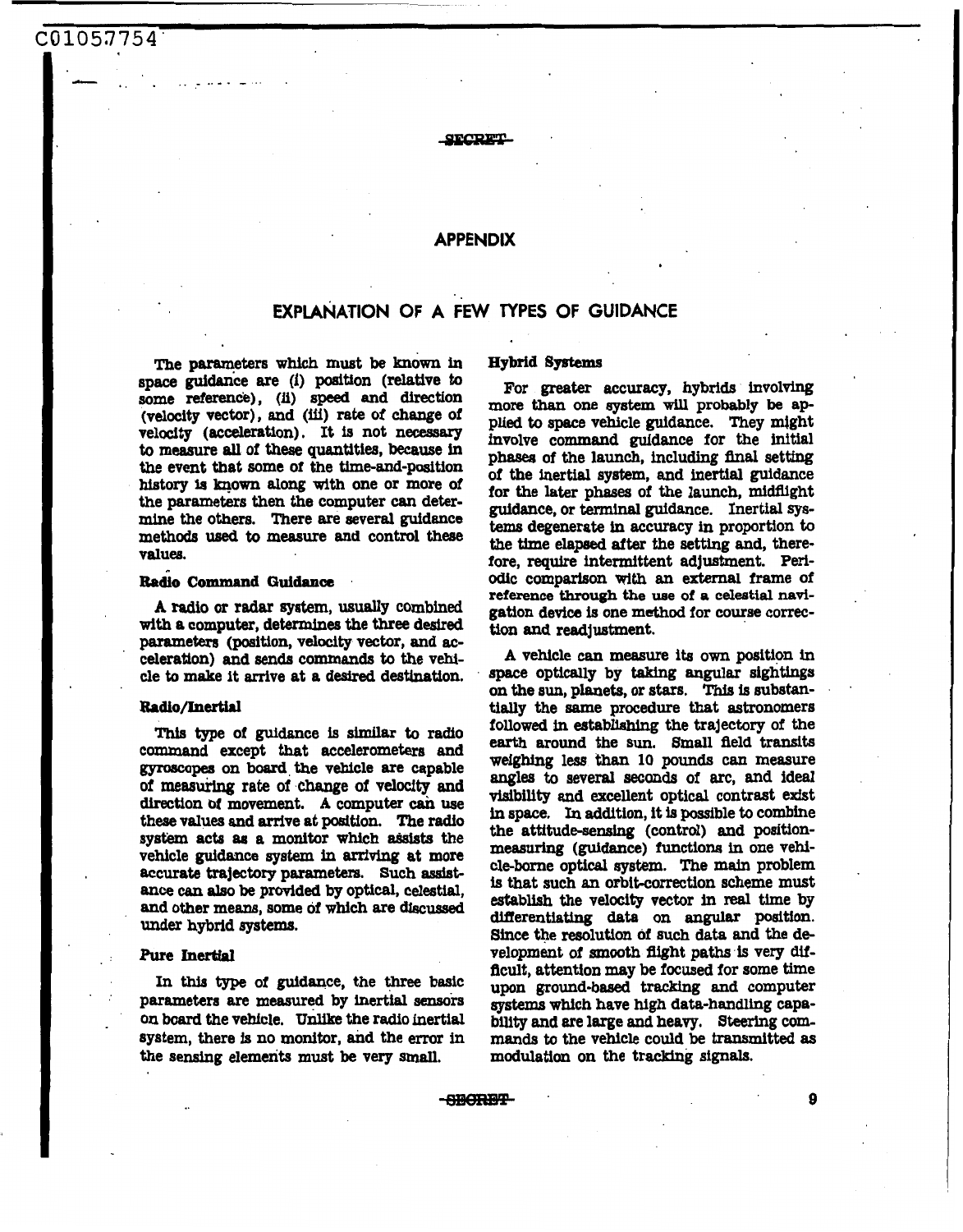## **SECRET**

**SECRET** 

The correction of trajectories to points mil**lions** of **miles** away **requires precise** determina**tion** of the *exhting* **vehicle position and** velocity. The absolute radial distance **from any**  planet **is** difficult to determine sfnce the **linear dimensions of** the solar *system* **are known only**  to one **part** in **6,000. A transponder** or stable **beacon** in the missile, **if tracked from** the earth, measures range, range rate (change in **range), angular bearing,** *or* **all** three. Yet, earth-bound **angbmeasurhg** devices, even **if interfemmeter.techniques** are **used, are**  limited to the **earth's** diameter **(8,000** miles)

for a baseline distance, and this dimension is not large enough **for tracking a** vehicle at *8* **range** of several **hundred million miles.** One presently **enyisioned** alternative is to we *synchronized* transmitters **on the earth and moon as** a **sort** of interplanetary hyperbolic **(Loran)**  natrigation **system with a** baseline averaging **2S0,OOO miles.** Since classical astronomical lar measurements **and have** proven *to* **be extremely accurate, such a system should be**  measurements are based exclusively on angu**quite** *satisfactory* **for** space flight.

10

化二甲烷 化乙酰乙酸 医小脑心包 计多数 医心包的 医中间性的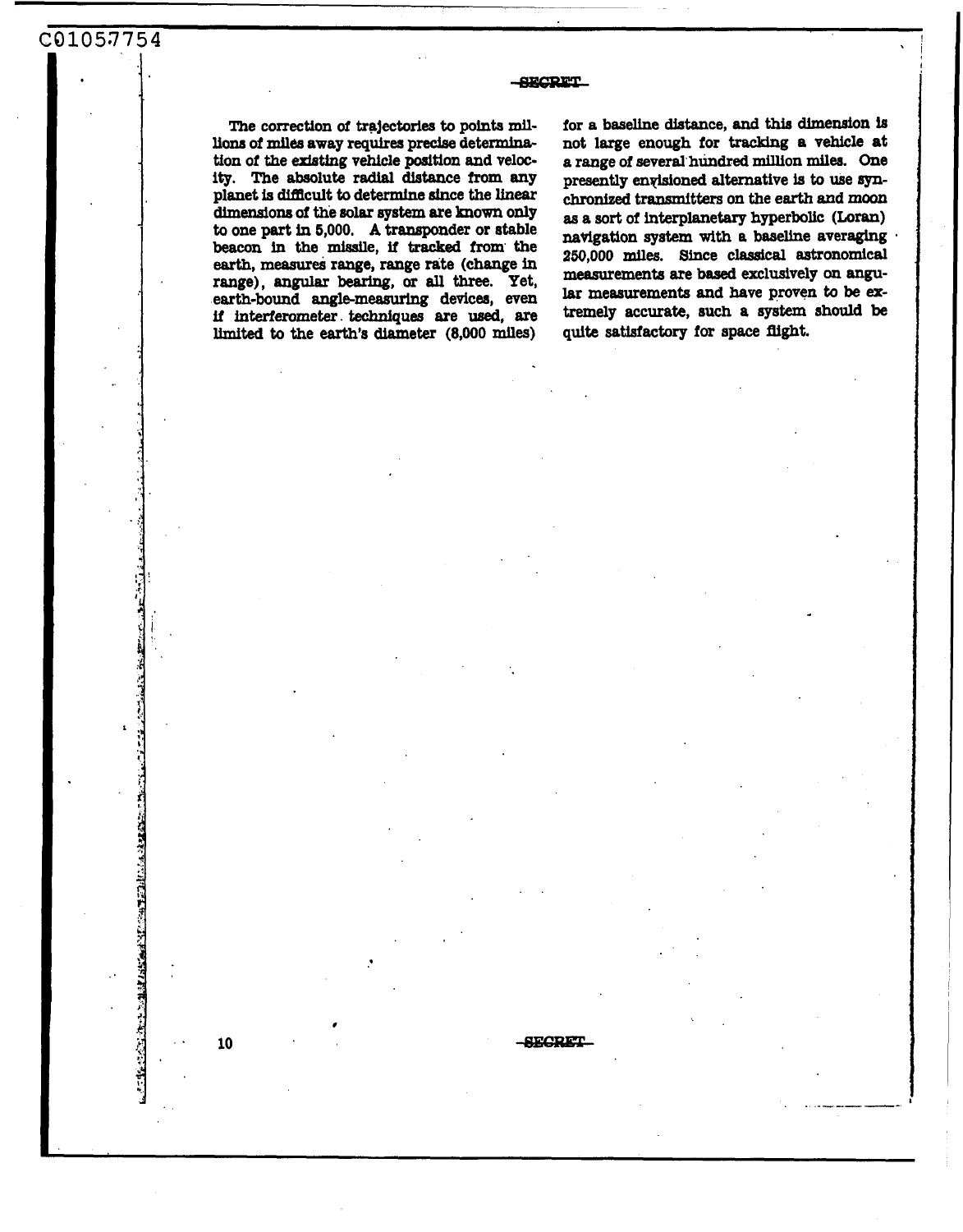# C0105.7754

Z 1

ŀ

ţ.

## UNCLASSIFIED REFERENCES

- 6. V. D. Zubakov, "Optimum Detection in Correlated Interference," Radiotekh. i Electr., v. 3, no 12, 1958, p. 1441-1449, TT<sub>1</sub>
- 7. Rand Corp. RM 1760, app 6, 21 Jun 56, (tr from Tekhnika-Molodexhi, Jul 54), U
- -. RM 1760, app 9, 21 Jun 56, (tr from Prioroda Dec 8. 54), U
- $9. -$ -. R 311, article 33, 3 Nov 57 (tr from Pravda, 1 Jun 57), U
- -. RM 1760, app 19, 21 Jun 56 (tr from Nauka i Zhizn',  $11. -$ Nov 55), U
- 12. U.S. Joint Publication Research Service. JPRS/DC-287, 18 Nov 58, U
- 15. Pontriagin, L. S. "Certain Mathematical Problems Arising in Connection with the Theory of Automatic Control Systems," Izvestia, Academy of Sciences, USSR, 1957, U
- 16. Fel'dbaum, A. A. "Optimal Processes in Automatic Control Systems," Avtomatika i Telemekhanika, v. 14, no 6, 1953, U
- 17. Fel'dbaum, A. A. "On the Use of Phase Space for Synthesizing Optimal Control Systems," Avtomatika i Telemekhanika, v. 16, no 2, 1955, U
- 18. Fel'dbaum, A. A. Electrical Automatic Control Systems, Oborongiz, 1957, U
- 19. Stebakov, S. A. Basic Problems in Automatic Regulation and Control, Academy of Sciences, USSR, 1957, U
- 20. Lur'e, A. I. Some Nonlinear Problems in the Theory of Automatic Control, Gostekhizdat, 1951, U
- 21. Rozenman, E. A. "On the Limiting Speed of Action of Servo Systems with Power, Moment, and Rate Limitations on the Executive Elements," presented at The Greater Moscow Seminar on Automatic Control Theory, 6 Apr 57, U
- 22. Fan Chun Wu. "Analysis of Properties and Synthesis of Automatic Control Systems with Lag," Avtomatika i Tele-. mekhanika, v. 19, no 3, 1958, U